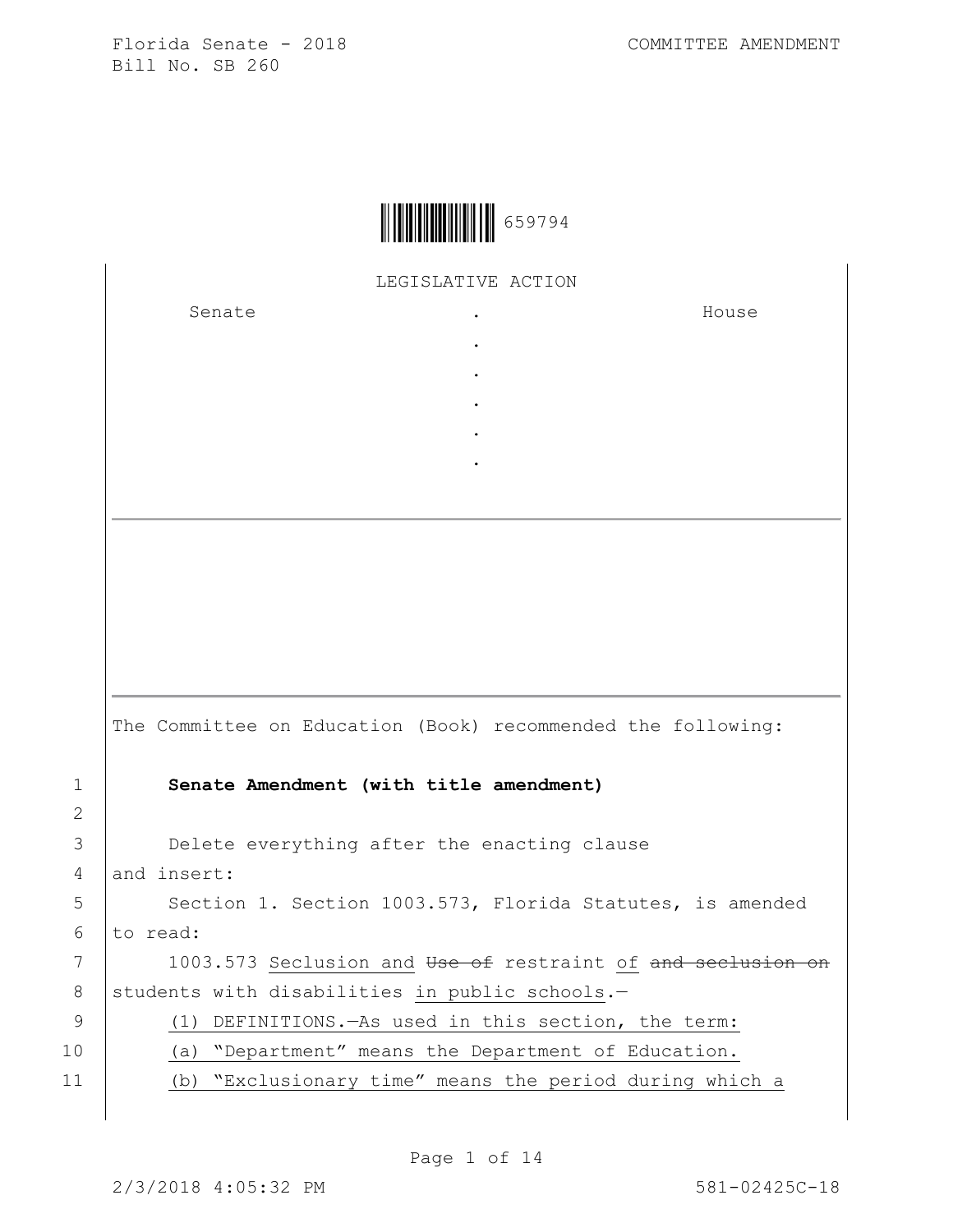Ì659794aÎ659794

| 12 | student is removed from an event, activity, or instructional     |
|----|------------------------------------------------------------------|
| 13 | environment to encourage reflection on behavior and allow space  |
| 14 | and time for understanding of choices and consequences.          |
| 15 | (c) "Imminent risk of serious injury or death" means the         |
| 16 | impending risk of a significant injury, such as a laceration,    |
| 17 | bone fracture, substantial hematoma, or injury to an internal    |
| 18 | organ, or death.                                                 |
| 19 | (d) "Medical protective equipment" means health-related          |
| 20 | protective devices prescribed by a physician or dentist for use  |
| 21 | as student protection in response to an existing medical         |
| 22 | condition.                                                       |
| 23 | (e) "Nonexclusionary time" means a period during which a         |
| 24 | student remains in the event or instructional environment but is |
| 25 | redirected from the activities so that he or she has an          |
| 26 | opportunity to reflect on the behavior and is given space and    |
| 27 | time for understanding of choices and consequences.              |
| 28 | (f) "Restraint" means the use of a mechanical or physical        |
| 29 | restraint which may be used only when all other behavioral       |
| 30 | strategies and intervention techniques have been exhausted.      |
| 31 | 1. "Mechanical restraint" means the use of a device that         |
| 32 | restricts a student's freedom of movement. The term includes,    |
| 33 | but is not limited to, the use of straps, belts, tie-downs, and  |
| 34 | chairs with straps; however, the term does not include the use   |
| 35 | of any of the following:                                         |
| 36 | a. Medical protective equipment.                                 |
| 37 | b. Behavioral protective equipment, including helmets,           |
| 38 | gloves, wraps, calming blankets, and other devices that are used |
| 39 | temporarily to prevent severe tissue damage caused by behavioral |
| 40 | excesses.                                                        |
|    |                                                                  |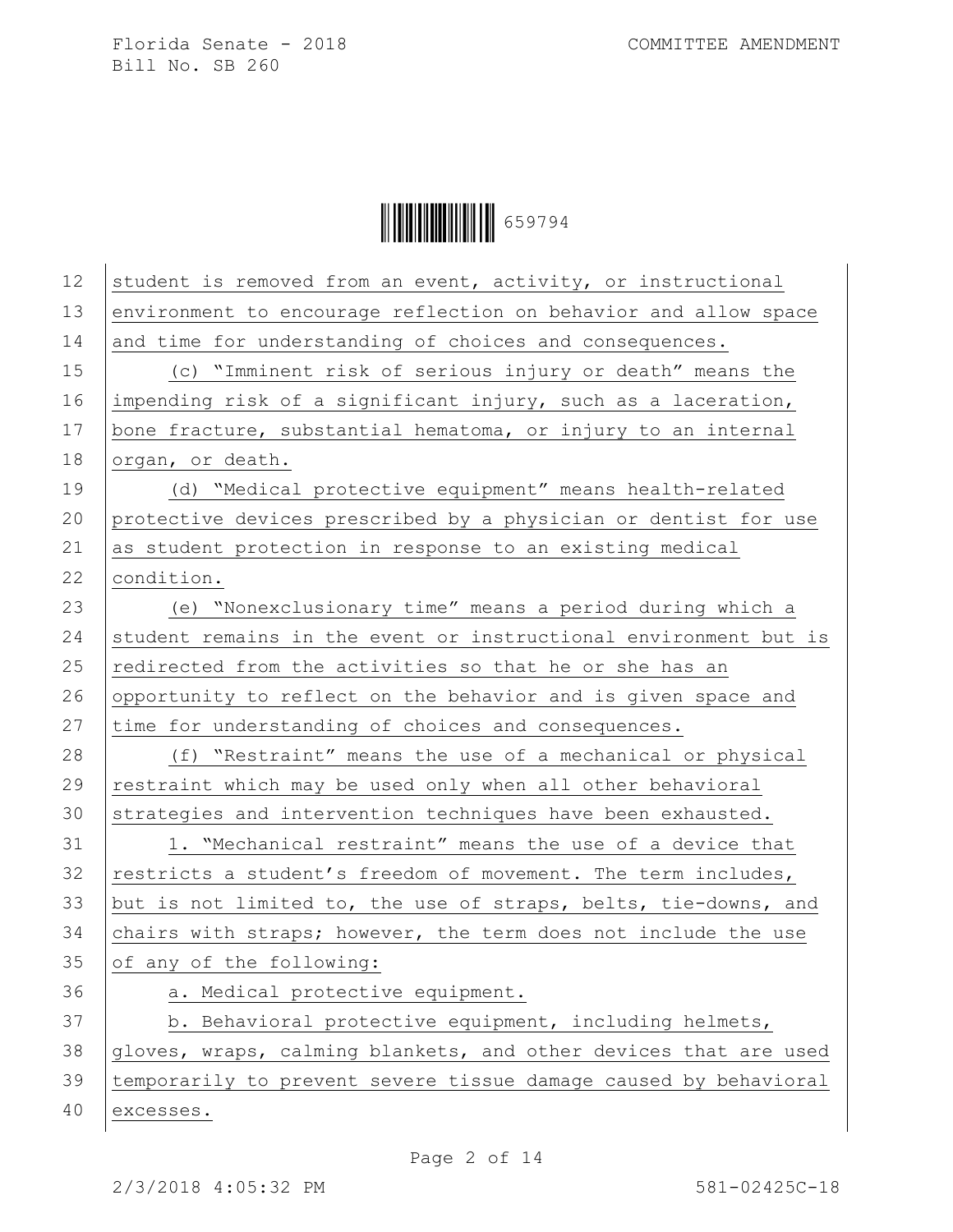Ì659794aÎ659794

| 41 | c. Physical equipment or orthopedic appliances, surgical         |
|----|------------------------------------------------------------------|
| 42 | dressings or bandages, or supportive body bands or other         |
| 43 | restraints necessary for ongoing medical treatment in the        |
| 44 | educational setting.                                             |
| 45 | d. Devices used to support functional body position or           |
| 46 | proper balance, or to prevent a person from falling out of a bed |
| 47 | or a wheelchair, except when such a device is used for a purpose |
| 48 | other than supporting a body position or proper balance, such as |
| 49 | coercion, discipline, convenience, or retaliation, to prevent    |
| 50 | imminent risk of serious injury or death of the student or       |
| 51 | others, or for any other behavior management reason.             |
| 52 | e. Equipment used for safety during transportation, such as      |
| 53 | seatbelts or wheelchair tie-downs.                               |
| 54 | 2. "Physical restraint" means the use of manual restraint        |
| 55 | techniques that involve significant physical force applied by a  |
| 56 | teacher or other staff member to restrict the movement of all or |
| 57 | part of a student's body.                                        |
| 58 | (q) "Seclusion" means the removal of a student from an           |
| 59 | educational environment, involuntarily confining the student in  |
| 60 | a room or area, and preventing the student from leaving the area |
| 61 | by locking or artificially blocking the door. The term does not  |
| 62 | include exclusionary time.                                       |
| 63 | (h) "Student" means a student with a disability.                 |
| 64 | (2) PHYSICAL RESTRAINT.-                                         |
| 65 | (a) Physical restraint may be used only when there is an         |
| 66 | imminent risk of serious injury or death to the student or       |
| 67 | others and only for the period of time necessary to eliminate    |
| 68 | such risk.                                                       |
| 69 | (b) Notwithstanding the authority provided in s. 1003.32,        |
|    |                                                                  |

Page 3 of 14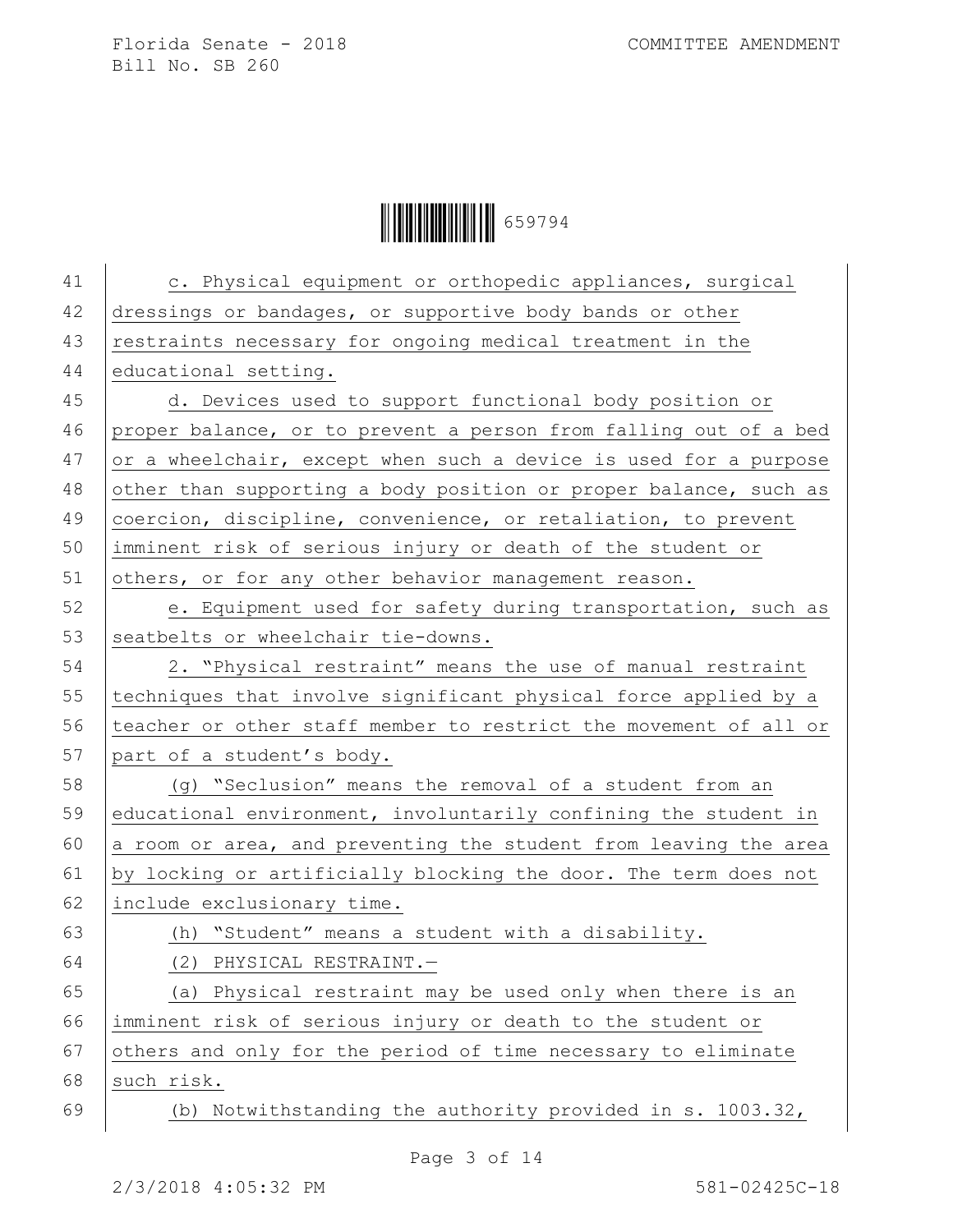

| 70 | physical restraint shall be used only to protect the safety of   |
|----|------------------------------------------------------------------|
| 71 | students, school personnel, or others and may not be used for    |
| 72 | student discipline, to correct student noncompliance, or for the |
| 73 | convenience of school district staff. Physical restraint shall   |
| 74 | be used only for the period needed to provide such protection.   |
| 75 | (c) The degree of force applied during physical restraint        |
| 76 | must be only that degree of force necessary to protect the       |
| 77 | student or others from serious injury or death.                  |
| 78 | (d) School personnel who have received training that is not      |
| 79 | associated with their employment with the school district, such  |
| 80 | as a former law enforcement officer who is now a teacher, shall  |
| 81 | receive training in the specific district-approved techniques    |
| 82 | and may not apply techniques or procedures acquired elsewhere.   |
| 83 | (e) School personnel may not use any of the following            |
| 84 | physical restraint techniques on a student:                      |
| 85 | 1. Pain inducement to obtain compliance.                         |
| 86 | 2. Bone locks.                                                   |
| 87 | 3. Hyperextension of joints.                                     |
| 88 | 4. Peer restraint.                                               |
| 89 | 5. Pressure or weight on the chest, lungs, sternum,              |
| 90 | diaphragm, back, or abdomen causing chest compression.           |
| 91 | 6. Straddling or sitting on any part of the body or any          |
| 92 | maneuver that places pressure, weight, or leverage on the neck   |
| 93 | or throat, on an artery, or on the back of the head or neck or   |
| 94 |                                                                  |
|    | that otherwise obstructs or restricts the circulation of blood   |
| 95 | or obstructs an airway.                                          |
| 96 | 7. Any type of choking, including hand chokes, and any type      |
| 97 | of neck or head hold.                                            |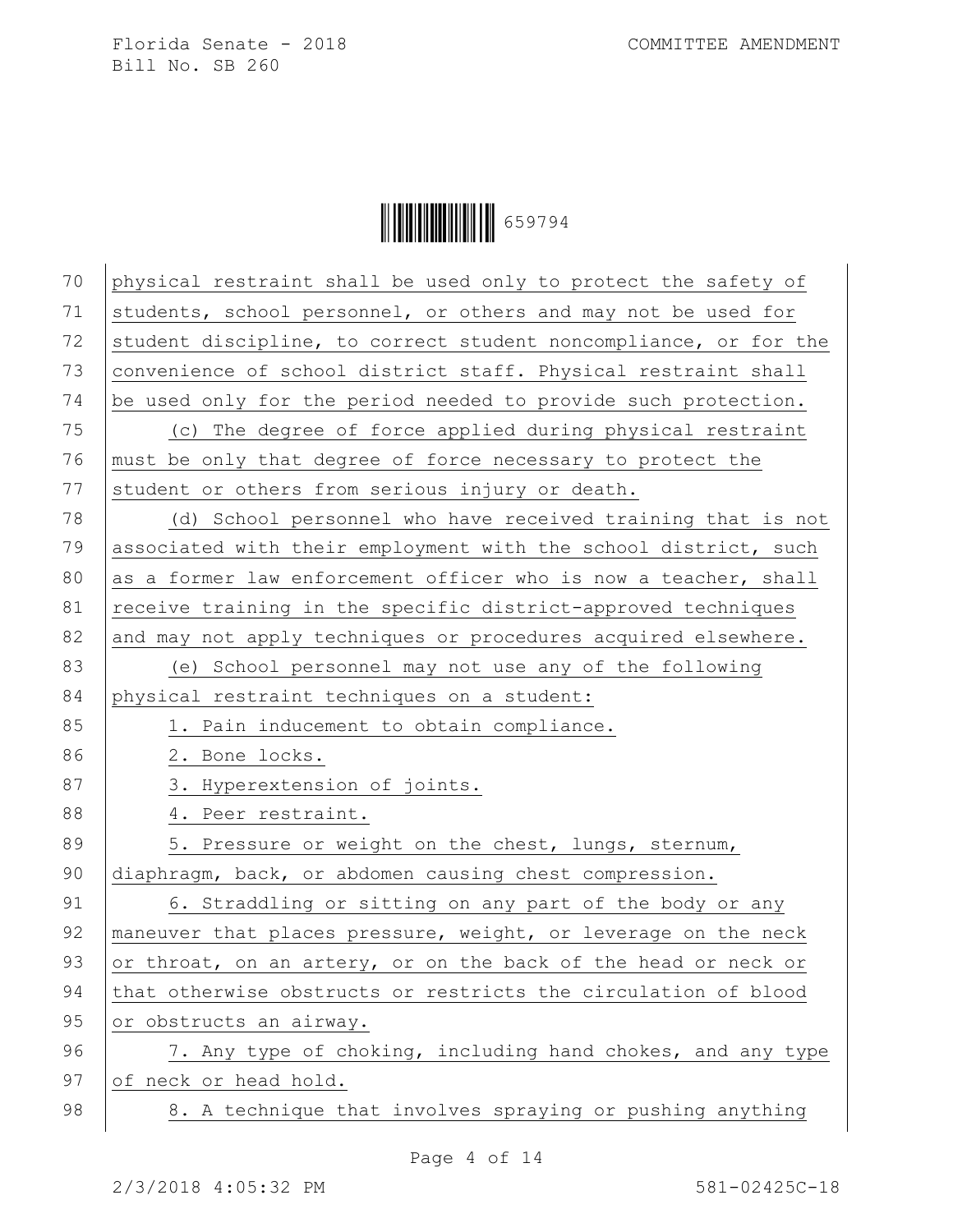Ì659794aÎ659794

| 99  | on or into the mouth, nose, eyes, or any part of the face or     |
|-----|------------------------------------------------------------------|
| 100 | that involves covering the face or body with anything, including |
| 101 | soft objects such as pillows or washcloths.                      |
| 102 | 9. Any maneuver that involves punching, hitting, poking,         |
| 103 | pinching, or shoving.                                            |
| 104 | 10. Prone or supine restraint.                                   |
| 105 | (3) EXCLUSIONARY AND NONEXCLUSIONARY TIME.-                      |
| 106 | (a) School personnel may place a student in exclusionary or      |
| 107 | nonexclusionary time if all of the following conditions are met: |
| 108 | 1. The exclusionary or nonexclusionary time is part of a         |
| 109 | positive behavioral intervention plan developed for the student. |
| 110 | 2. There is documentation that the exclusionary or               |
| 111 | nonexclusionary time was preceded by the use of other positive   |
| 112 | behavioral supports that were not effective.                     |
| 113 | 3. The exclusionary or nonexclusionary time takes place in       |
| 114 | a classroom or in another environment where class educational    |
| 115 | activities are taking place.                                     |
| 116 | 4. The student is not physically prevented from leaving the      |
| 117 | exclusionary or nonexclusionary time area.                       |
| 118 | 5. The student is observed on a constant basis by an adult       |
| 119 | for the duration of the exclusionary or nonexclusionary time.    |
| 120 | 6. The exclusionary or nonexclusionary time area and             |
| 121 | process are free of any action that is likely to embarrass or    |
| 122 | humiliate the student.                                           |
| 123 | (b) Exclusionary or nonexclusionary time may not be used         |
| 124 | for a period that exceeds 1 minute for each year of a student's  |
| 125 | age or until the student is calm enough to return to his or her  |
| 126 | seat.                                                            |
| 127 | (c) Exclusionary or nonexclusionary time may not be used as      |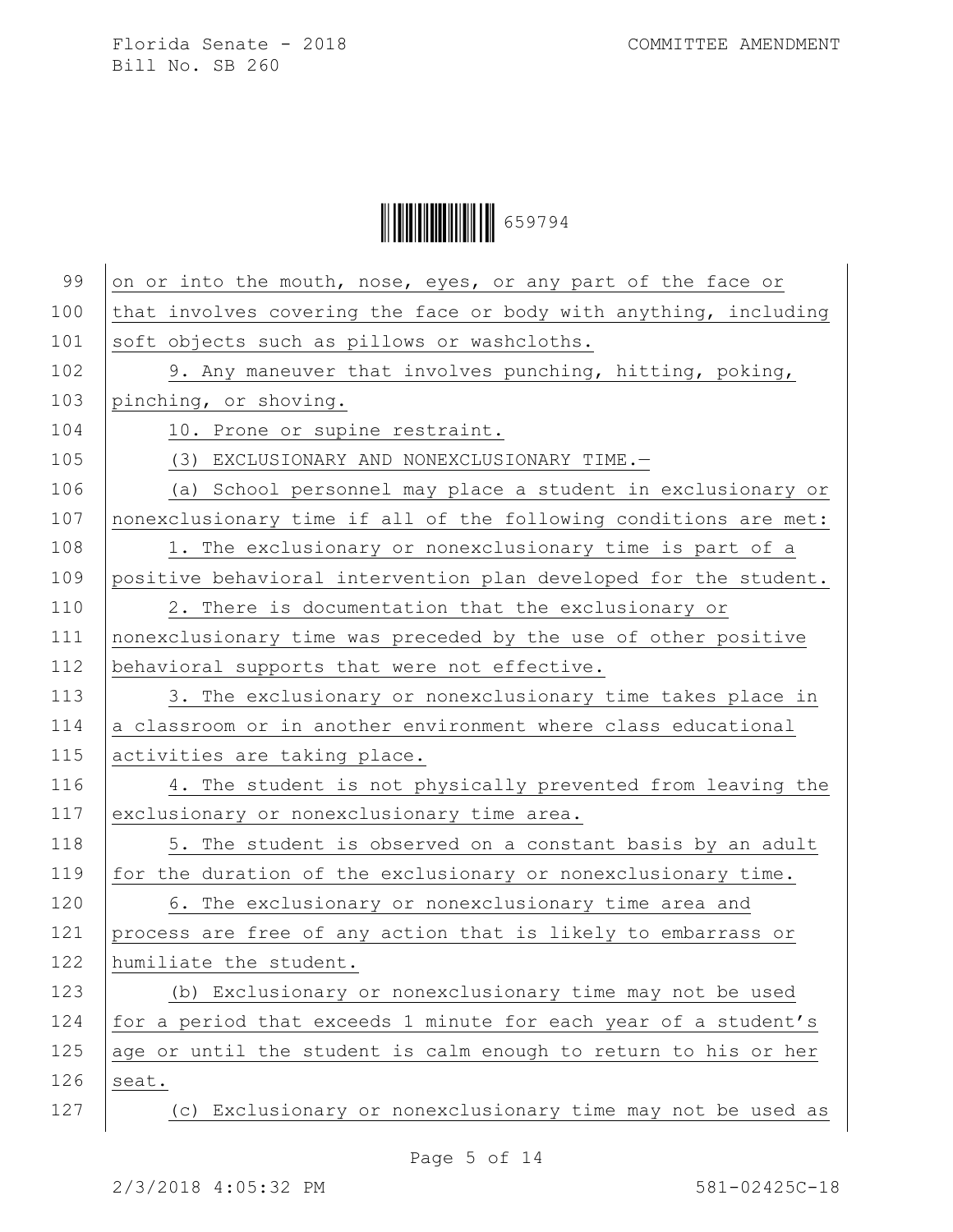

| 128 | a punishment or negative consequence of a student's behavior.    |
|-----|------------------------------------------------------------------|
| 129 | $(4)$ TRAINING. -                                                |
| 130 | (a) Each school district shall report its procedures for         |
| 131 | training in the use of restraint to the department by publishing |
| 132 | the procedures in the district's special policies and procedures |
| 133 | manual.                                                          |
| 134 | (b) Training in the use of restraint must include all of         |
| 135 | the following:                                                   |
| 136 | 1. Procedures for deescalating a problem behavior before         |
| 137 | the problem behavior increases to a level or intensity           |
| 138 | necessitating physical intervention.                             |
| 139 | 2. Information regarding the risks associated with               |
| 140 | restraint and procedures for assessing individual situations and |
| 141 | students in order to determine whether the use of restraint is   |
| 142 | appropriate and sufficiently safe.                               |
| 143 | 3. The actual use of specific techniques that range from         |
| 144 | the least to most restrictive, with ample opportunity for        |
| 145 | trainees to demonstrate proficiency in the use of such           |
| 146 | techniques.                                                      |
| 147 | 4. Techniques for implementing restraint with multiple           |
| 148 | staff members working as a team.                                 |
| 149 | 5. Techniques for assisting a student in reentering the          |
| 150 | instructional environment and reengaging in learning.            |
| 151 | 6. Instruction in the district's documentation and               |
| 152 | reporting requirements.                                          |
| 153 | 7. Procedures to identify and deal with possible medical         |
| 154 | emergencies arising during the use of restraint.                 |
| 155 | 8. Cardiopulmonary resuscitation.                                |
| 156 | (5) STUDENT-CENTERED FOLLOWUP. - If a student is restrained      |

Page 6 of 14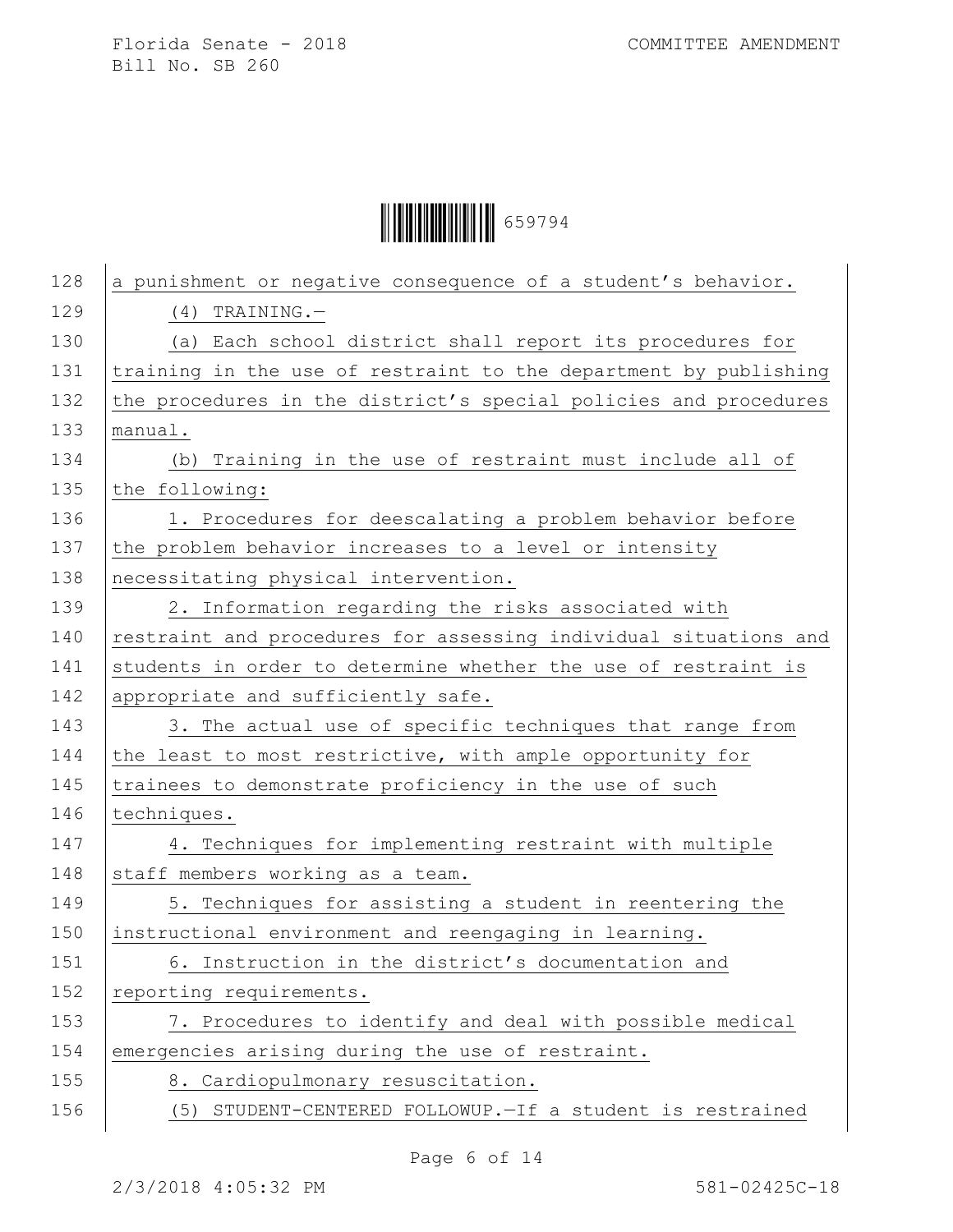

| 157 | more than twice during a semester, the school shall conduct a    |
|-----|------------------------------------------------------------------|
| 158 | review of:                                                       |
| 159 | (a) The incidents in which restraint was used and an             |
| 160 | analysis of how future incidents may be avoided;                 |
| 161 | (b) The student's functional behavioral assessment and           |
| 162 | positive behavioral intervention plan by the school personnel    |
| 163 | and parent within two weeks before the end of the semester; and  |
| 164 | (c) The training provided to school personnel concerning         |
| 165 | the use of restraint.                                            |
| 166 | $(6)$ $(1)$ DOCUMENTATION AND REPORTING.                         |
| 167 | (a) At the beginning of each school year, a school district      |
| 168 | shall publicly post its policies on all emergency procedures,    |
| 169 | including its policies on the use of restraint.                  |
| 170 | (b) $(a)$ A school shall prepare an incident report within 24    |
| 171 | hours after a student is released from restraint or exclusionary |
| 172 | or nonexclusionary time seclusion. If the student's release      |
| 173 | occurs on a day before the school closes for the weekend, a      |
| 174 | holiday, or another reason, the incident report must be          |
| 175 | completed by the end of the school day on the day the school     |
| 176 | reopens.                                                         |
| 177 | (c) $(b)$ The following must be included in the incident         |
| 178 | report:                                                          |
| 179 | 1. The name of the student restrained or placed in               |
| 180 | exclusionary or nonexclusionary time secluded.                   |
| 181 | 2. The age, grade, ethnicity, and disability of the student      |
| 182 | restrained or placed in exclusionary or nonexclusionary time     |
| 183 | secluded.                                                        |
| 184 | 3. The date and time of the event and the duration of the        |
| 185 | restraint or exclusionary or nonexclusionary time seclusion.     |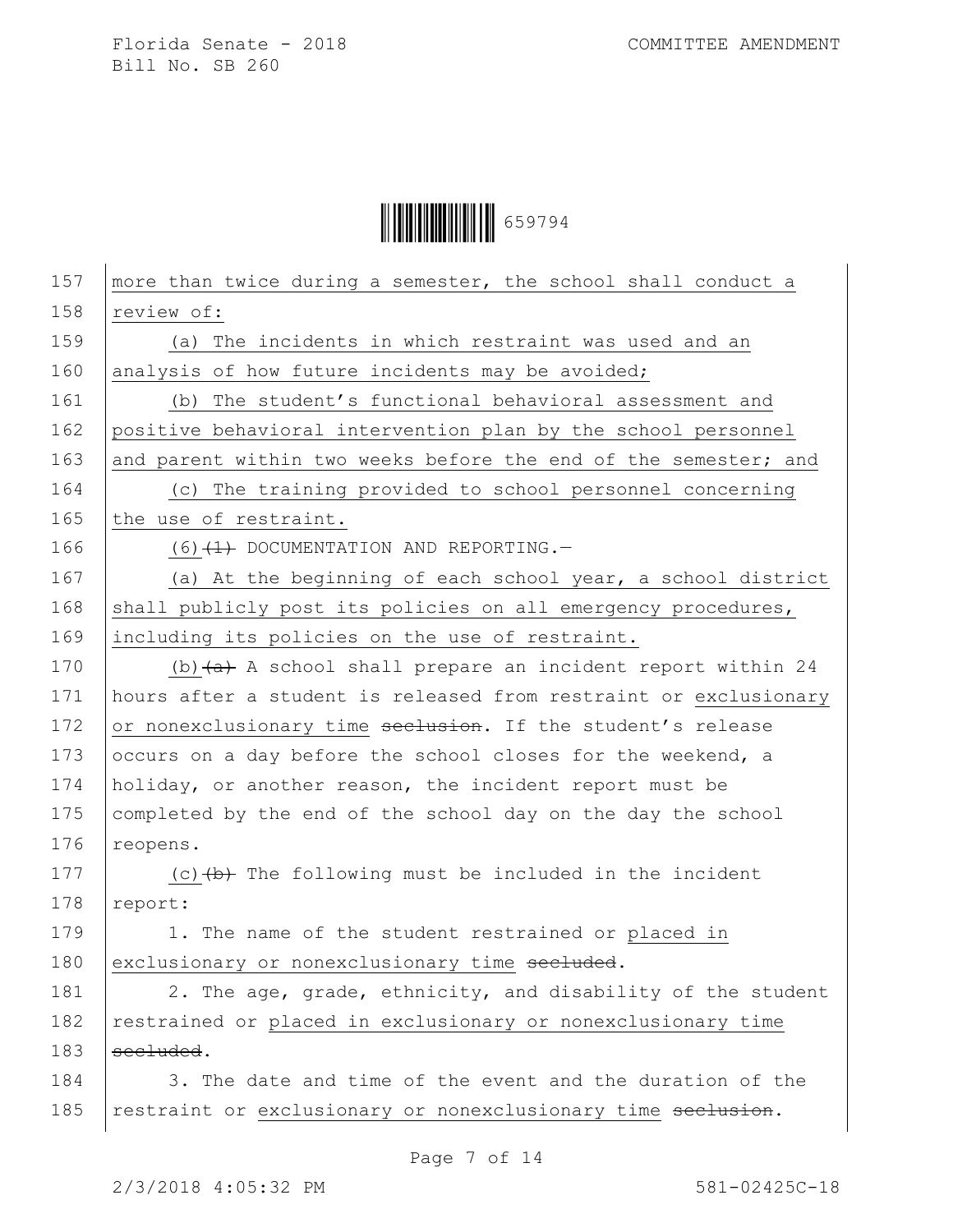

| 186 | 4. The location at which the restraint or exclusionary or        |
|-----|------------------------------------------------------------------|
| 187 | nonexclusionary time seclusion occurred.                         |
| 188 | 5. If a restraint is used, a description of the type of          |
| 189 | restraint used in terms established by the department of         |
| 190 | Education.                                                       |
| 191 | 6. The name of the person using or assisting in the              |
| 192 | restraint of or imposition of exclusionary or nonexclusionary    |
| 193 | time on seclusion of the student and the date the person was     |
| 194 | last trained in the use of restraint on students.                |
| 195 | 7. The name of any nonstudent who was present to witness         |
| 196 | the restraint or exclusionary or nonexclusionary time seclusion. |
| 197 | 8. A description of the incident, including all of the           |
| 198 | following:                                                       |
| 199 | a. The context in which the restraint or exclusionary or         |
| 200 | nonexclusionary time seclusion occurred.                         |
| 201 | b. The student's behavior leading up to and precipitating        |
| 202 | the decision to use manual or physical restraint or exclusionary |
| 203 | or nonexclusionary time seclusion, including an indication as to |
| 204 | why there was an imminent risk of serious injury or death to the |
| 205 | student or others if a student was subject to restraint.         |
| 206 | c. The specific positive behavioral strategies used to           |
| 207 | prevent and deescalate the behavior.                             |
| 208 | d. What occurred with the student immediately after the          |
| 209 | termination of the restraint or exclusionary or nonexclusionary  |
| 210 | time seclusion.                                                  |
| 211 | e. Any injuries, visible marks, or possible medical              |
| 212 | emergencies that may have occurred during the restraint or       |
| 213 | exclusionary or nonexclusionary time seelusion, documented       |
| 214 | according to district policies.                                  |

Page 8 of 14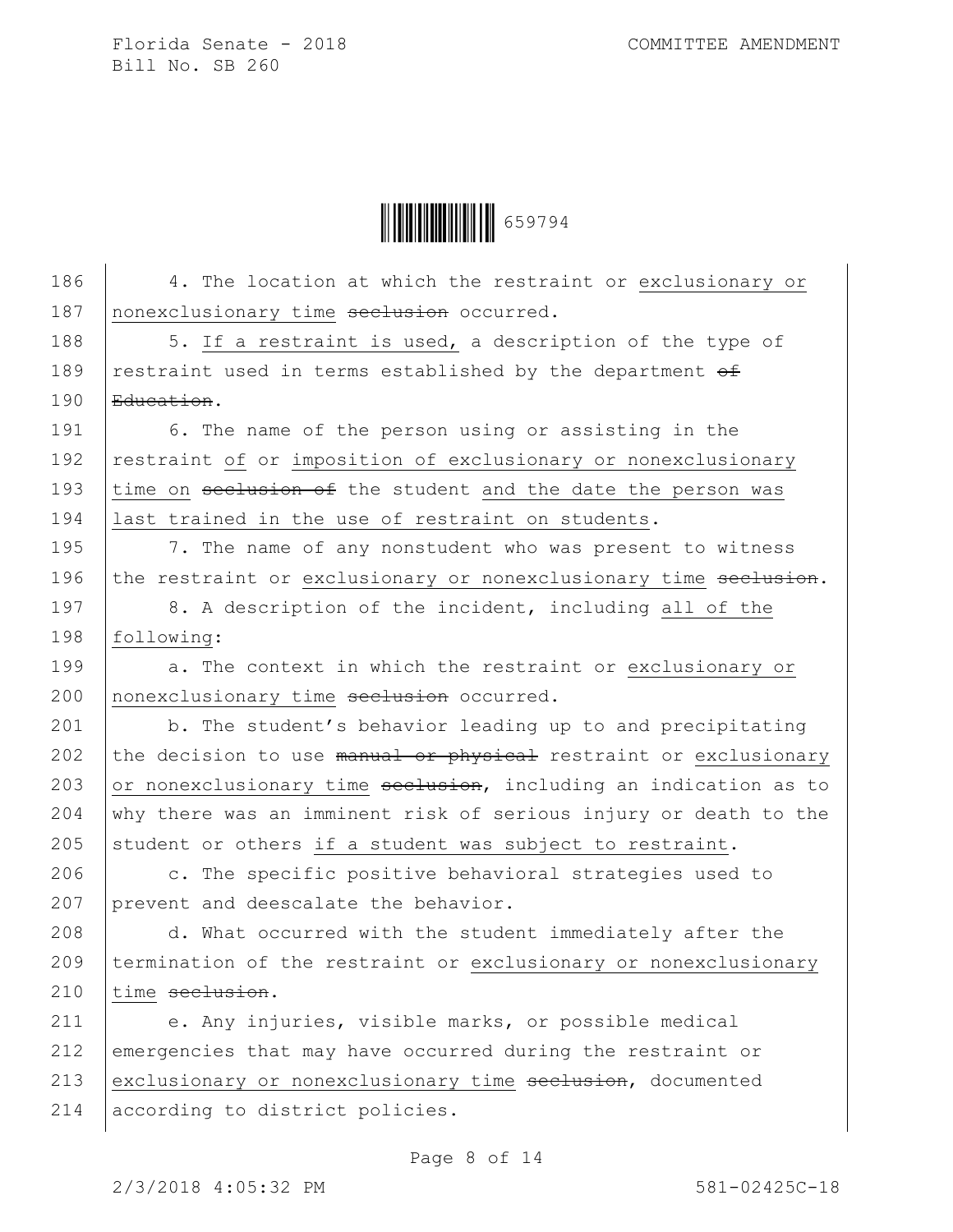

215 f. Evidence of steps taken to notify the student's parent 216 or quardian.

217 (d)  $\left\{ e\right\}$  A school shall notify the parent or quardian of a 218 student each time manual or physical restraint or exclusionary 219  $\sigma$  or nonexclusionary time seclusion is used. Such notification 220  $\vert$  must be in writing and provided before the end of the school day 221 on which the restraint or exclusionary or nonexclusionary time 222  $\beta$  seclusion occurs. Reasonable efforts must also be taken to 223 | notify the parent or guardian by telephone or  $\epsilon$ omputer e-mail, 224  $\sigma$  or both, and these efforts must be documented. The school shall 225 obtain, and keep in its records, the parent's or quardian's 226 signed acknowledgment that he or she was notified of his or her 227  $|child's$  restraint or exclusionary or nonexclusionary time  $228$  seclusion.

229 (e)  $\left(\frac{d}{dt} + A \right)$  school shall also provide the parent or quardian 230 with the completed incident report in writing by mail within 3 231 school days after a student was manually or physically 232 restrained or placed in exclusionary or nonexclusionary time 233  $\sqrt{\frac{320}{100}}$  secluded. The school shall obtain, and keep in its records, the 234 parent's or guardian's signed acknowledgment that he or she 235  $|$  received a copy of the incident report.

236 (7)<del>(2)</del> MONITORING.

237  $\vert$  (a) Monitoring of The use of manual or physical restraint  $238$  or exclusionary or nonexclusionary time seclusion on students 239 shall be monitored  $\frac{1}{2}$  at the classroom, building, district, 240 and state levels.

241  $\vert$  (b) Any documentation prepared by a school pursuant to  $a\overline{b}$ 242  $\vert$  required in subsection (6)  $\vert$   $\vert$  shall be provided to the school 243 principal, the district director of Exceptional Student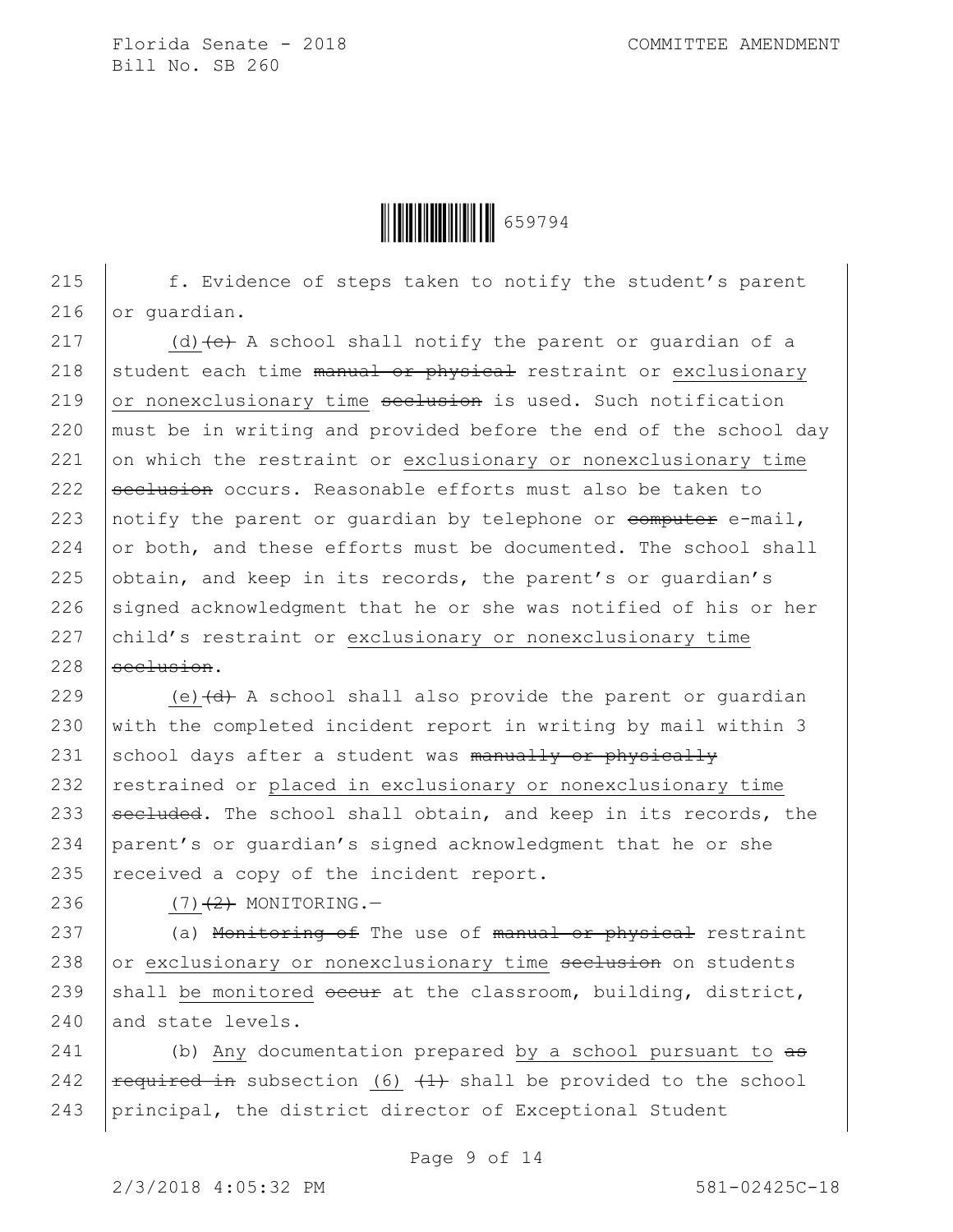

244 Education, and the bureau chief of the Bureau of Exceptional 245 Education and Student Services electronically each month that 246 the school is in session. Redacted copies of such documentation  $247$  must be updated monthly and made available to the public through 248 the department's website no later than October 1, 2018.

249 (c) The department shall maintain aggregate data of 250 incidents of manual or physical restraint or exclusionary or 251 nonexclusionary time and seclusion and disaggregate the data for 252 analysis by county, school, student exceptionality, and other 253  $\sqrt{a}$  variables, including the type and method of restraint or 254 exclusionary or nonexclusionary time  $\frac{1}{254}$  exclusionary or nonexclusionary time  $\frac{1}{254}$ 255 information must  $shall$  be updated monthly and made available to 256 the public through the department's website beginning no later 257 than October 1, 2018.

258 (d) The department shall establish and provide to school 259 districts standards for documenting, reporting, and monitoring 260 the use of manual or physical restraint or mechanical restraint, 261 and occurrences of exclusionary or nonexclusionary time 262 seclusion. These standards shall be provided to school districts 263  $by$  October 1, 2011.

264 (8)<del>(3)</del> SCHOOL DISTRICT POLICIES AND PROCEDURES REGARDING 265 RESTRAINT.—

 (a) School districts shall develop policies and procedures 267 that provide for the physical safety and security of all students and school personnel and which treat all students with respect and dignity in an environment that promotes a positive school culture and climate. Such Each school district shall  $\frac{d}{dx}$  develop policies and procedures must be that are consistent with 272 this section and must  $\frac{1}{272}$  the following:

Page 10 of 14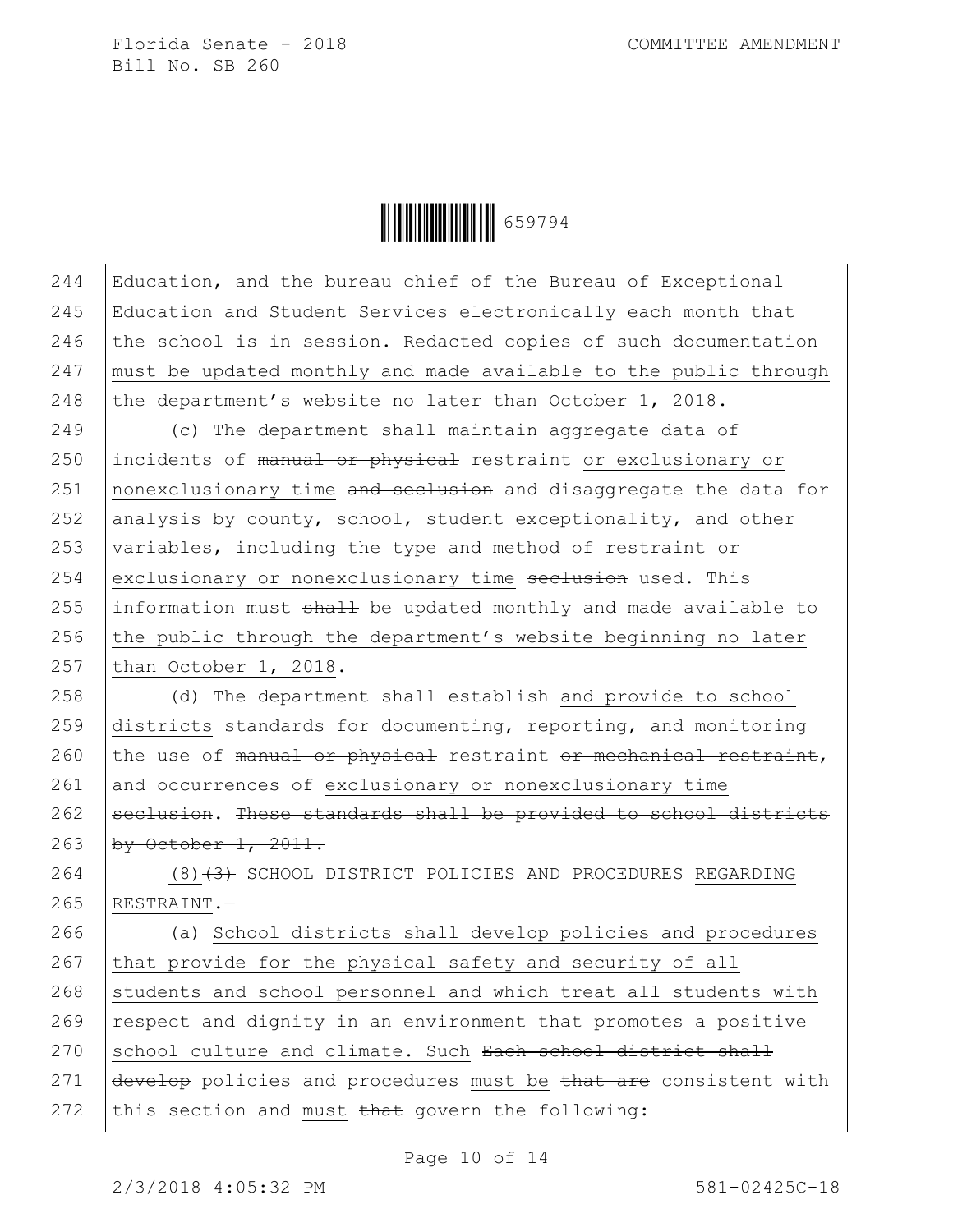Ì659794aÎ659794

273 | 1. A description of escalating behavioral strategies that 274  $\vert$  may be used. 275 | 2. Allowable use of restraint on students. 276 | 3. Training procedures. 277 4.1. Incident-reporting procedures. 278  $\vert$  5.2. Data collection and monitoring, including when, where, 279 and why students are restrained and  $\sigma$  secluded; the frequency 280 of occurrences of such restraint  $\theta$ r seclusion; and the prone or 281 | mechanical restraint that is most used. 282  $\vert$  6.3. Monitoring and reporting of data collected. 283 7.4. Training programs and procedures relating to manual or 284 physical restraint and seclusion. 285  $\vert$  8.5. The district's plan for selecting personnel to be  $286$  trained and the timeframe for completing such training pursuant 287  $\vert$  to subsection (4). 288 9.6. The district's plan for reducing the use of restraint,  $289$  and seclusion particularly in settings in which it occurs 290 frequently or with students who are restrained repeatedly $\tau$  and 291  $\vert$  for reducing the use of prone restraint and mechanical 292  $\vert$  restraint. The plan must include a goal for reducing the use of 293 restraint and seclusion and must include activities, skills, and 294 resources needed to achieve that goal. Activities may include, 295 but are not limited to, all of the following: 296  $\vert$  a. Additional training in positive behavioral support and 297  $crisis management.$ 298 b. Parental involvement. $\div$ 299  $\vert$  c. Data review.; 300 d. Updates of students' functional behavioral analysis and 301 | positive behavior intervention plans. $\div$ 

Page 11 of 14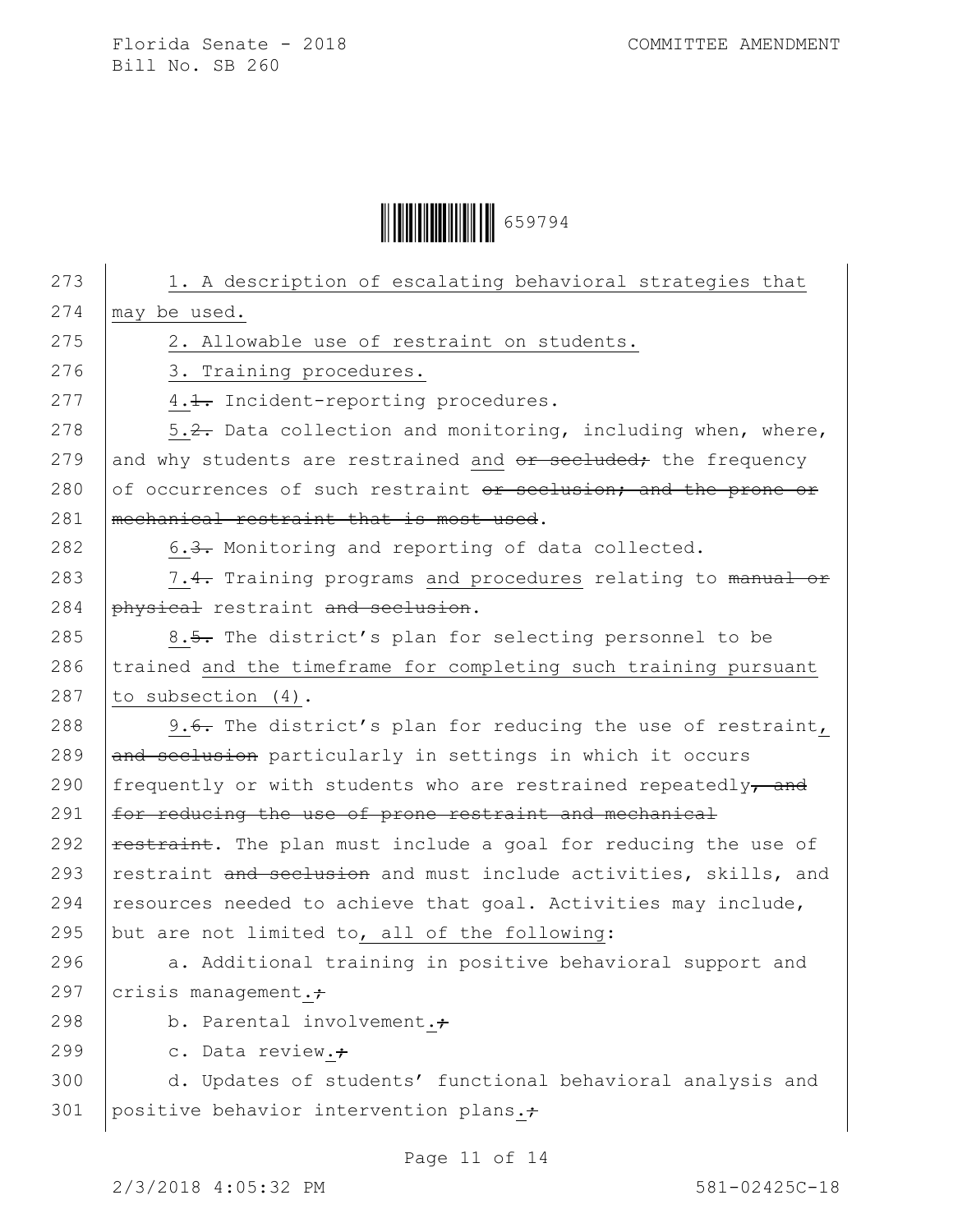

| 302 | e. Additional student evaluations.+                              |
|-----|------------------------------------------------------------------|
| 303 | f. Debriefing with staff.+                                       |
| 304 | g. Use of schoolwide positive behavior support. + and            |
| 305 | h. Changes to the school environment.                            |
| 306 | 10. Analysis of data to determine trends.                        |
| 307 | 11. Ongoing reduction of the use of restraint.                   |
| 308 | (b) Any revisions a school district makes to its to the          |
| 309 | district's policies and procedures, which must be prepared as    |
| 310 | part of the school district's its special policies and           |
| 311 | procedures, must be filed with the bureau chief of the Bureau of |
| 312 | Exceptional Education and Student Services no later than January |
| 313 | 31, 2012.                                                        |
| 314 | $(9)$ $(4)$ PROHIBITED RESTRAINT. School personnel may not use a |
| 315 | mechanical restraint or a manual or physical restraint that      |
| 316 | restricts a student's breathing.                                 |
| 317 | $(10)$ $(5)$ SECLUSION.-School personnel may not place a student |
| 318 | in seclusion elose, lock, or physically block a student in a     |
| 319 | room that is unlit and does not meet the rules of the State Fire |
| 320 | Marshal for seclusion time-out rooms.                            |
| 321 | Section 2. Subsections (1) and (2) of section 1012.582,          |
| 322 | Florida Statutes, are amended to read:                           |
| 323 | 1012.582 Continuing education and inservice training for         |
| 324 | teaching students with developmental and emotional or behavioral |
| 325 | disabilities.-                                                   |
| 326 | (1) The Commissioner of Education shall develop                  |
| 327 | recommendations to incorporate instruction regarding autism      |
| 328 | spectrum disorder, Down syndrome, and other developmental        |
| 329 | disabilities, and emotional or behavioral disabilities into      |
| 330 | continuing education or inservice training requirements for      |
|     |                                                                  |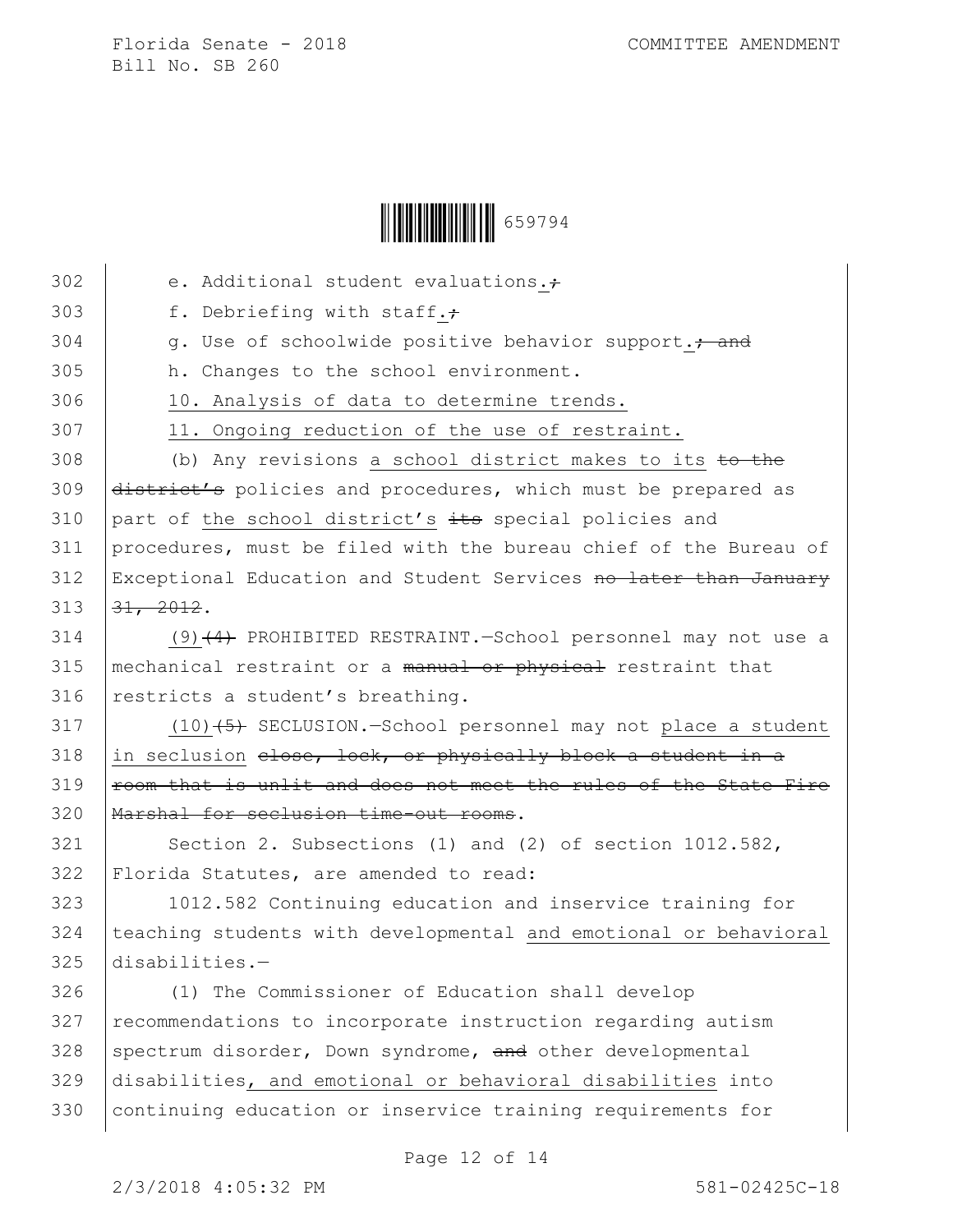

331 instructional personnel. These recommendations shall address: 332 (a) Early identification of, and intervention for, students 333 who have autism spectrum disorder, Down syndrome,  $\Theta$ r other 334 developmental disabilities, or emotional or behavioral 335 disabilities. 336 (b) Curriculum planning and curricular and instructional 337 modifications, adaptations, and specialized strategies and 338 techniques. 339 (c) The use of available state and local resources. 340 (d) The use of positive behavioral supports to deescalate 341 problem behaviors. 342 (e) Appropriate use of manual physical restraint and 343 effective classroom behavior management strategies, including, 344 but not limited to, differential reinforcement, precision 345 commands, minimizing attention or access to other reinforcers, 346 and exclusionary and nonexclusionary time methods seclusion  $347$  | techniques. 348 (2) In developing the recommendations, the commissioner 349 shall consult with the State Surgeon General, the Director of 350 the Agency for Persons with Disabilities, representatives from 351 the education community in the state, and representatives from 352 entities that promote awareness about autism spectrum disorder, 353  $\vert$  Down syndrome, and other developmental disabilities, and 354 emotional or behavioral disabilities and provide programs and 355 services to persons with developmental disabilities, including, 356 but not limited to, regional autism centers pursuant to  $s$ . 357 1004.55. 358 | Section 3. This act shall take effect July 1, 2018. 359